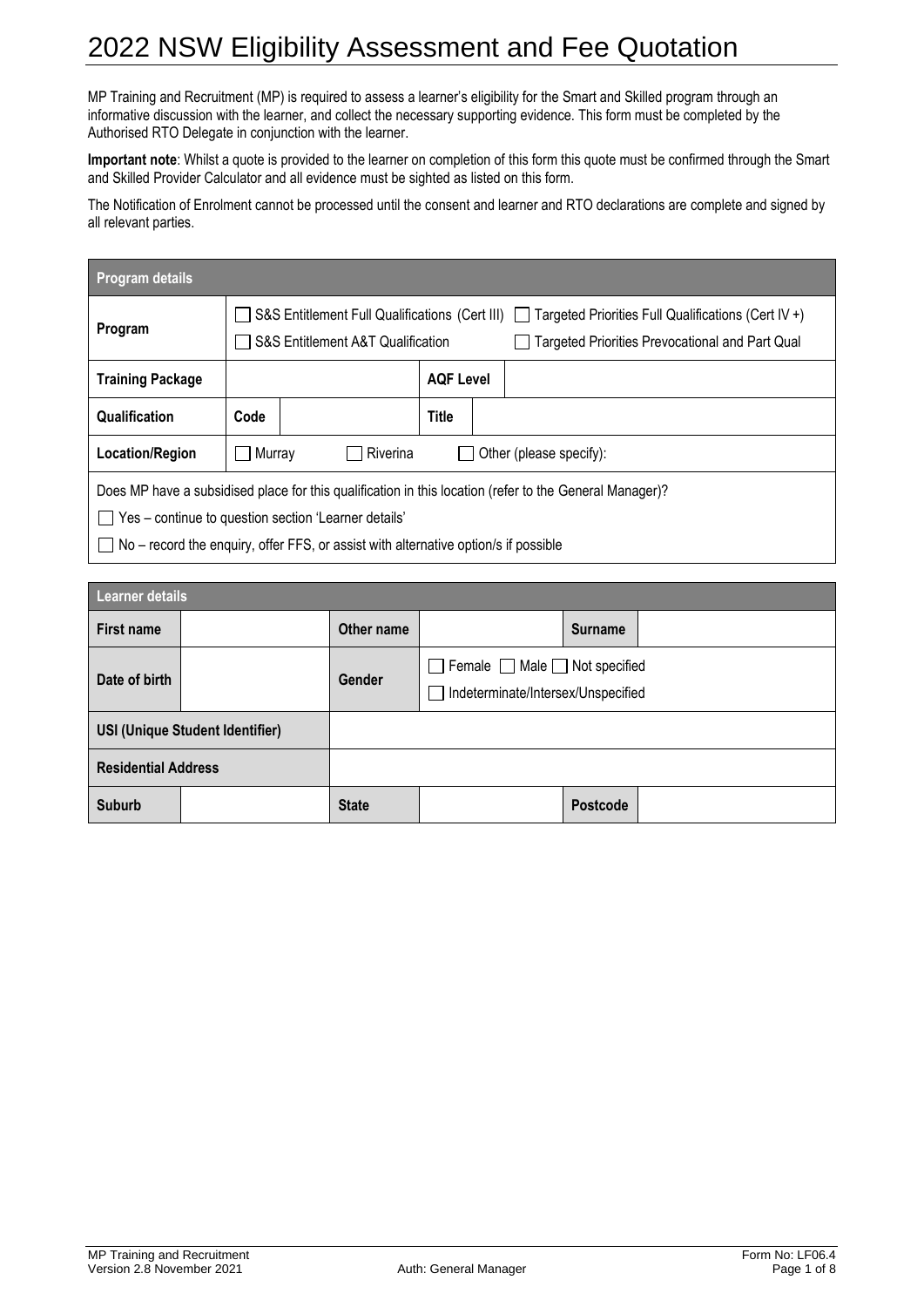|          | <b>Prior Learning</b>                                                                                                                                                                                                                                                                                                                                                                                                                                                                                    |                                        |                 |  |                                                                                                                                                                                                                                                                                                                                                                                                                                                                                    |                                                                                                                          |  |  |
|----------|----------------------------------------------------------------------------------------------------------------------------------------------------------------------------------------------------------------------------------------------------------------------------------------------------------------------------------------------------------------------------------------------------------------------------------------------------------------------------------------------------------|----------------------------------------|-----------------|--|------------------------------------------------------------------------------------------------------------------------------------------------------------------------------------------------------------------------------------------------------------------------------------------------------------------------------------------------------------------------------------------------------------------------------------------------------------------------------------|--------------------------------------------------------------------------------------------------------------------------|--|--|
|          | Has the student undertaken any other Smart and Skilled qualification this calendar year?<br>⊣Yes ∏No                                                                                                                                                                                                                                                                                                                                                                                                     |                                        |                 |  |                                                                                                                                                                                                                                                                                                                                                                                                                                                                                    |                                                                                                                          |  |  |
|          |                                                                                                                                                                                                                                                                                                                                                                                                                                                                                                          | Proof of Identity/ Learner Eligibility |                 |  | <b>Evidence Requirements</b>                                                                                                                                                                                                                                                                                                                                                                                                                                                       |                                                                                                                          |  |  |
| 1.       | What is your age bracket?<br>Under 15 years - not eligible<br>15 years or over                                                                                                                                                                                                                                                                                                                                                                                                                           |                                        |                 |  | full name and date of birth.                                                                                                                                                                                                                                                                                                                                                                                                                                                       | Evidence has been sighted in the form of a Commonwealth or<br>NSW Government issued document which verifies the learners |  |  |
| 2.<br>3. | Do you live or work in NSW?<br>I live in NSW $\Box$ Yes – eligibility applies $\Box$ No or<br>I work in NSW $\Box$ Yes - eligibility applies $\Box$ No<br>If you answered no to living and working in NSW, move<br>to question 3<br>If you do not live or work in NSW, do you identify as<br>Aboriginal or Torres Strait Islander?<br>Yes and I live in one of the defined interstate NSW<br>border areas listed in Table 1. Move to question 4<br>No - not eligible for funding under Smart and Skilled |                                        |                 |  | $\Box$ Evidence has been sighted in the form of any<br>Commonwealth or NSW Government issued document<br>providing evidence of living location.<br>$\Box$ Evidence has been sighted in the form of an employer-<br>issued document confirming employment in NSW.<br>$\Box$ Evidence has been sighted in the form of any<br>Commonwealth or NSW Government issued document<br>providing evidence of living location.<br>Post code of defined interstate NSW border area: __________ |                                                                                                                          |  |  |
|          |                                                                                                                                                                                                                                                                                                                                                                                                                                                                                                          |                                        |                 |  |                                                                                                                                                                                                                                                                                                                                                                                                                                                                                    |                                                                                                                          |  |  |
|          | Jervis Bay Territory                                                                                                                                                                                                                                                                                                                                                                                                                                                                                     | Goondiwindi 4390                       | Victoria        |  | Echuca 3564                                                                                                                                                                                                                                                                                                                                                                                                                                                                        | Ulupna 3641                                                                                                              |  |  |
|          | Wreck Bay 2540                                                                                                                                                                                                                                                                                                                                                                                                                                                                                           | Hebel 4486                             | Nangiloc 3494   |  | Koondrook 3580                                                                                                                                                                                                                                                                                                                                                                                                                                                                     | Cobram 3644                                                                                                              |  |  |
|          | Queensland                                                                                                                                                                                                                                                                                                                                                                                                                                                                                               | Bollon 4488                            | Red Cliffs 3496 |  | Shepparton 3630                                                                                                                                                                                                                                                                                                                                                                                                                                                                    | Chiltern 3683                                                                                                            |  |  |
|          | Elanora 4221                                                                                                                                                                                                                                                                                                                                                                                                                                                                                             | Bungunya 4494                          | Irymple 3498    |  | Yalca 3637                                                                                                                                                                                                                                                                                                                                                                                                                                                                         | Rutherglen 3685                                                                                                          |  |  |
|          | Currumbin 4223                                                                                                                                                                                                                                                                                                                                                                                                                                                                                           | Talwood 4496                           | Mildura 3500    |  | Kotupna 3638                                                                                                                                                                                                                                                                                                                                                                                                                                                                       | Barnawartha 3688                                                                                                         |  |  |
|          | Coolangatta 4225                                                                                                                                                                                                                                                                                                                                                                                                                                                                                         | Thallon 4497                           | Hattah 3501     |  | Barmah 3639                                                                                                                                                                                                                                                                                                                                                                                                                                                                        | Wodonga 3690                                                                                                             |  |  |
|          | Tallebudgera 4228                                                                                                                                                                                                                                                                                                                                                                                                                                                                                        | Kioma 4498                             | Cabarita 3505   |  | Katunga 3640                                                                                                                                                                                                                                                                                                                                                                                                                                                                       | Bonegilla 3691                                                                                                           |  |  |
|          | Texas 4385                                                                                                                                                                                                                                                                                                                                                                                                                                                                                               |                                        |                 |  |                                                                                                                                                                                                                                                                                                                                                                                                                                                                                    | Bandiana 3694                                                                                                            |  |  |
|          | Table 1: Defined instate NSW border areas                                                                                                                                                                                                                                                                                                                                                                                                                                                                |                                        |                 |  |                                                                                                                                                                                                                                                                                                                                                                                                                                                                                    |                                                                                                                          |  |  |
| 4.       | Are you an Australia Citizen, a permanent Australian<br>resident, or a New Zealand citizen?<br>Yes - move to question 6<br>No - move to question 5                                                                                                                                                                                                                                                                                                                                                       |                                        |                 |  | Evidence has been sighted in the form of one of the following<br>original, or certified documents:<br>Australian or New Zealand Birth Certificate, or<br>Australian or New Zealand Passport, or<br>Green Medicare card, or<br>Naturalisation Certificate, or<br>a Certificate of Evidence of Resident Status (CERS), which<br>confirms status as an Australian permanent resident                                                                                                  |                                                                                                                          |  |  |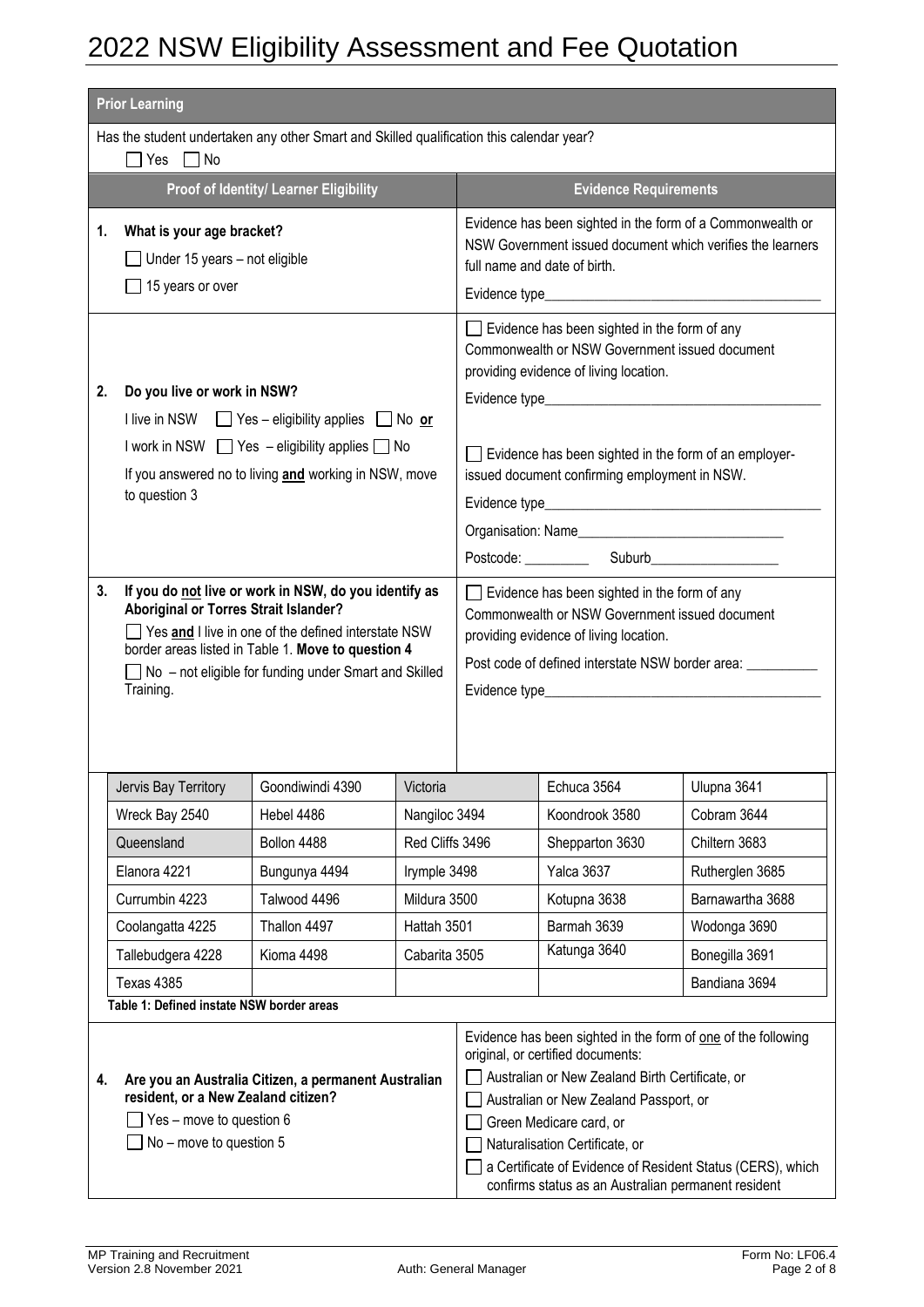| Are you a Humanitarian visa holder (Refugee or<br>5.<br>asylum seeker)?<br>$\Box$ Yes and I hold one of the visa types specified in<br>Table 2<br>$\Box$ No – not eligible for funded training                                                                                                                    |                                                                                                                                                      |                                      |                                 | $\Box$ Evidence has been sighted in the form of a Visa listed in<br>Table 2.                                                             |                                                                                                                             |                                                          |  |
|-------------------------------------------------------------------------------------------------------------------------------------------------------------------------------------------------------------------------------------------------------------------------------------------------------------------|------------------------------------------------------------------------------------------------------------------------------------------------------|--------------------------------------|---------------------------------|------------------------------------------------------------------------------------------------------------------------------------------|-----------------------------------------------------------------------------------------------------------------------------|----------------------------------------------------------|--|
|                                                                                                                                                                                                                                                                                                                   | <b>Permanent visas</b>                                                                                                                               |                                      |                                 |                                                                                                                                          | <b>Temporary visas</b>                                                                                                      |                                                          |  |
| Emergency rescue<br>visa (Subclass 203)                                                                                                                                                                                                                                                                           |                                                                                                                                                      | Protection<br>visa (Subclass<br>866) | <b>Bridging Visa</b><br>A (BVA) | Temporary<br>Bridging Visa D<br>(BVD)<br>(Subclass786)                                                                                   |                                                                                                                             | Humanitarian Concern visa                                |  |
| Global special<br>humanitarian programme<br>visa (Subclass 202)                                                                                                                                                                                                                                                   |                                                                                                                                                      | Refugee<br>visa (Subclass<br>200)    | <b>Bridging Visa</b><br>B (BVB) |                                                                                                                                          | Bridging Visa E<br>(BVE)                                                                                                    | Temporary<br>Humanitarian Stay visa<br>(Subclass<br>449) |  |
|                                                                                                                                                                                                                                                                                                                   | In-country special<br>Woman at<br><b>Bridging Visa</b><br>humanitarian programme<br>Risk visa<br>$C$ (BVC)<br>visa (Subclass 201)<br>(Subclass 204). |                                      |                                 | Safe Haven<br>Enterprise visa<br>(Subclass 790)                                                                                          | Temporary<br>Humanitarian Stay visa                                                                                         |                                                          |  |
| Table 2: Visa types eligible for Smart and Skilled                                                                                                                                                                                                                                                                |                                                                                                                                                      |                                      |                                 |                                                                                                                                          |                                                                                                                             |                                                          |  |
| Are you a partner of a Humanitarian visa holder<br>6.<br>(Refugee or Asylum seeker)?<br>$\Box$ Yes and I hold one of the visa types specified in table<br>3 & my partner holds one of the visa types on table 2<br>$\Box$ No – not eligible for funded training<br>Partner (Provisional<br>Partner Visa (subclass |                                                                                                                                                      |                                      | Table 2 & 3                     |                                                                                                                                          | Evidence has been sighted in the form of the Visa's listed in                                                               |                                                          |  |
| and Migrant) Visa (subclass<br>309 100)                                                                                                                                                                                                                                                                           |                                                                                                                                                      | 820 801)                             |                                 |                                                                                                                                          |                                                                                                                             |                                                          |  |
| Table 3: Visa types eligible for Smart and Skilled                                                                                                                                                                                                                                                                |                                                                                                                                                      |                                      |                                 |                                                                                                                                          |                                                                                                                             |                                                          |  |
| Move question 8 if you are 17 years old or over.<br>Have you left secondary school?<br>7.<br>$\sqsupset$ Yes<br>$\Box$ No - not eligible                                                                                                                                                                          |                                                                                                                                                      |                                      |                                 |                                                                                                                                          | $\Box$ Evidence has been sighted in the form of a school issued<br>document confirming withdrawal from secondary education. |                                                          |  |
| Are you registered in an apprenticeship or<br>8.<br>traineeship? (note: Existing Worker Trainees are not<br>eligible)<br>$\Box$ New Entrant Trainee – eligibility may apply<br>Apprenticeship – eligibility may apply<br>] No                                                                                     |                                                                                                                                                      |                                      |                                 | Evidence has been verified in the form of a:<br>Training Contract Identifier (TCID) number<br>Training Contract Identifier (TCID) number |                                                                                                                             |                                                          |  |

| <b>Proof of Identity/ Learner Eligibility</b>                                                                                                                                                                                                                                                                                                                                                                                                                                        | <b>Evidence Requirements</b>                                                                                               |
|--------------------------------------------------------------------------------------------------------------------------------------------------------------------------------------------------------------------------------------------------------------------------------------------------------------------------------------------------------------------------------------------------------------------------------------------------------------------------------------|----------------------------------------------------------------------------------------------------------------------------|
| Have you achieved any qualifications since turning 17?<br>9.<br>$\Box$ No – First Qualification Fee may apply<br>Yes (but are not applicable as they were Certificate I<br>qualifications, foundation skills qualifications or the learner<br>is between 15-17 years old) - First Qualification Fee may<br>apply<br>Yes - Second or Further Qualification Fee may apply<br>If yes, what was the qualification level?<br>Certificate II<br>Certificate III<br>Certificate IV or above | The Department checks against Smart and Skilled records in<br>the Department's database and checks against USI transcript. |
| <b>Fee Exemption</b>                                                                                                                                                                                                                                                                                                                                                                                                                                                                 | <b>Evidence Requirements</b>                                                                                               |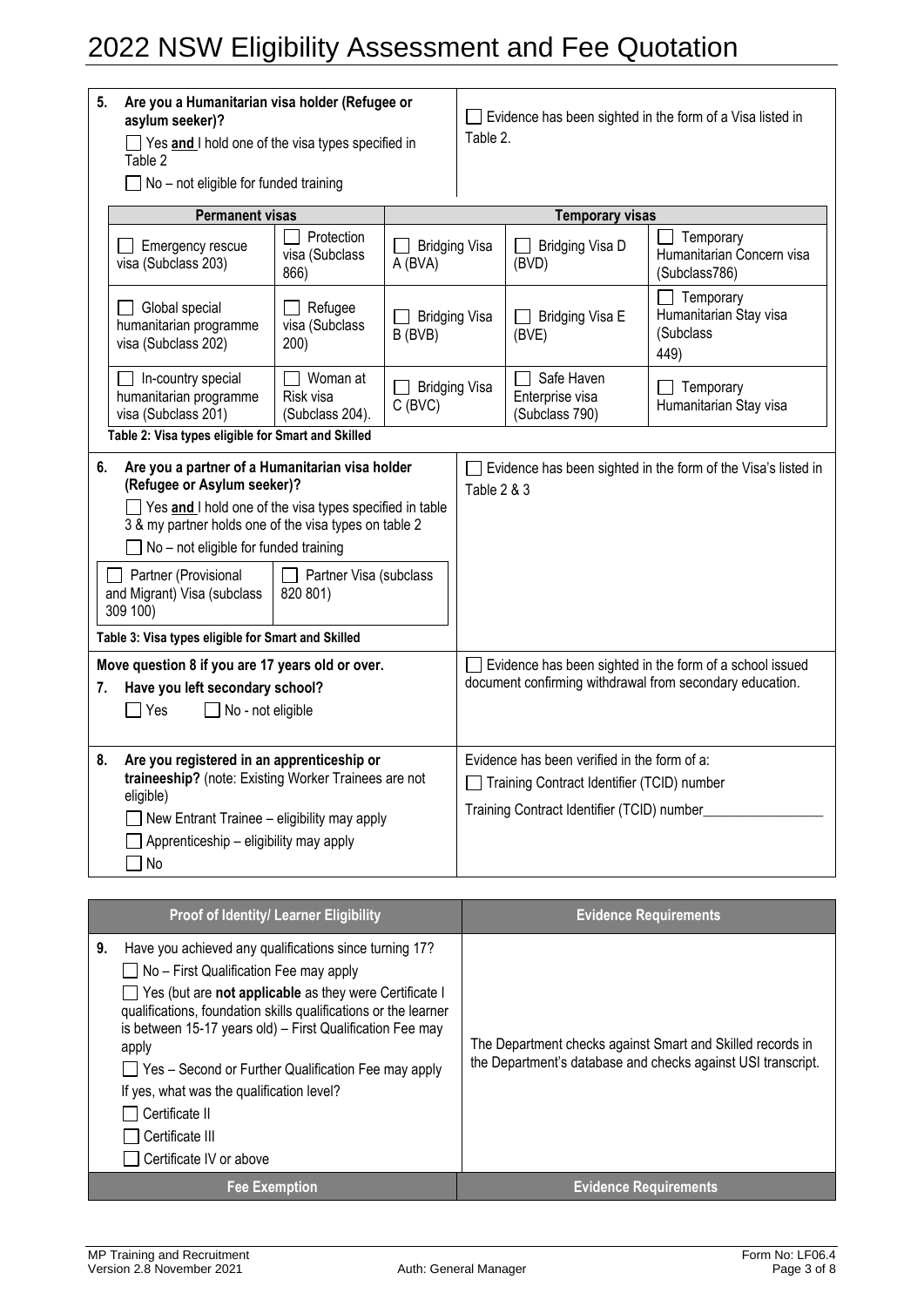| 10. Fee Exemption: Are you an Aboriginal or Torres Strait<br>Islander?<br>Yes – Fee Exemption applies $\Box$ No                          | Student declaration on enrolment form.                                                                                                                                                                                                                                                                                                                                                                                                                                                                                                                                 |
|------------------------------------------------------------------------------------------------------------------------------------------|------------------------------------------------------------------------------------------------------------------------------------------------------------------------------------------------------------------------------------------------------------------------------------------------------------------------------------------------------------------------------------------------------------------------------------------------------------------------------------------------------------------------------------------------------------------------|
| 11. Fee exemption: disability<br>Do you have a disability(ies)?<br>$\Box$ Yes – fee exemption may apply<br>No                            | Evidence has been sighted in the form of:<br>a letter from Centrelink confirming receipt of the Disability<br><b>Support Pension</b><br>current Disability Pensioner Concession Card that shows<br>the CRN, or<br>current Centrelink income statement for the Disability<br>Support Pension, which clearly shows that income is for the<br>disability pension and also shows the CRN, or<br>any other evidence that clearly shows the CRN and<br>confirms receipt of the Disability Support Pension, or<br>documentary evidence demonstrating the student's disability |
| 12. Fee exemption: disability<br>Are you a dependent of a person with a disability(ies)?<br>$\Box$ Yes – fee exemption may apply<br>∩ No | from a medical practitioner, an appropriate government agency<br>such or a specialist allied health professional.<br>Evidence has been sighted in the form of documentary<br>evidence where Centrelink recognises the individual as a<br>dependant and clearly shows the CRN of the Disability Pension<br>Recipient.                                                                                                                                                                                                                                                   |
|                                                                                                                                          | Evidence type                                                                                                                                                                                                                                                                                                                                                                                                                                                                                                                                                          |
| 13. Fee exemption: disability<br>Are you a school leaver with a disability?<br>$\Box$ Yes – fee exemption may apply<br>l No              | Evidence has been sighted in the form of:<br>NSW School leaver individual transition plan (disability)                                                                                                                                                                                                                                                                                                                                                                                                                                                                 |
| 14. Fee exemption: Are you a Refugee or Asylum Seeker<br>or a partner?<br>Yes - fee exemption may apply<br>  No                          | Evidence has been sighted in the form of relevant Visa<br>documentation listed in Table 2.<br>Evidence type                                                                                                                                                                                                                                                                                                                                                                                                                                                            |

| <b>Concession</b>                                                                                                                                                                                                                                                                                                                                                                                                                            | <b>Evidence Requirements</b>                                                                                                                                                                                                                                                                                                                                                                                      |  |  |  |
|----------------------------------------------------------------------------------------------------------------------------------------------------------------------------------------------------------------------------------------------------------------------------------------------------------------------------------------------------------------------------------------------------------------------------------------------|-------------------------------------------------------------------------------------------------------------------------------------------------------------------------------------------------------------------------------------------------------------------------------------------------------------------------------------------------------------------------------------------------------------------|--|--|--|
| 15. Concession: Commonwealth Government Welfare<br><b>Recipient</b><br>Are you a recipient of a Commonwealth Government<br>benefit or allowance listed in Table 4?<br>$\Box$ Yes – concession fee may apply $\Box$ No<br>Are you a dependent child or spouse of a welfare<br>recipient in receipt of a Commonwealth Government<br>benefit or allowance listed in Table 4?<br>$\blacksquare$ Yes – concession fee may apply $\blacksquare$ No | Welfare recipient: Evidence has been sighted and retained<br>in the form of an original or certified copy of the Commonwealth<br>Government benefit or allowance listed in Table 4.<br>Dependent child or spouse of a welfare recipient:<br>Evidence has been sighted in the form of an original or certified<br>copy of the Commonwealth Government benefit or allowance<br>listed in Table 4.<br>Evidence type_ |  |  |  |
| Table 4: Commonwealth Government benefits and allowances                                                                                                                                                                                                                                                                                                                                                                                     |                                                                                                                                                                                                                                                                                                                                                                                                                   |  |  |  |
| Age Pension<br>Austudy<br>Carer Payment (see comment below)<br><b>Disability Support Pension</b><br>Farm Household Allowance<br>Family Tax Benefit Part A (maximum rate)<br>JobSeeker Payment                                                                                                                                                                                                                                                | Parenting Payment (Single)<br>Special Benefit<br>Veterans' Children Education Scheme<br>Veterans' Affairs Pensions<br><b>Widow Allowance</b><br>Youth Allowance                                                                                                                                                                                                                                                   |  |  |  |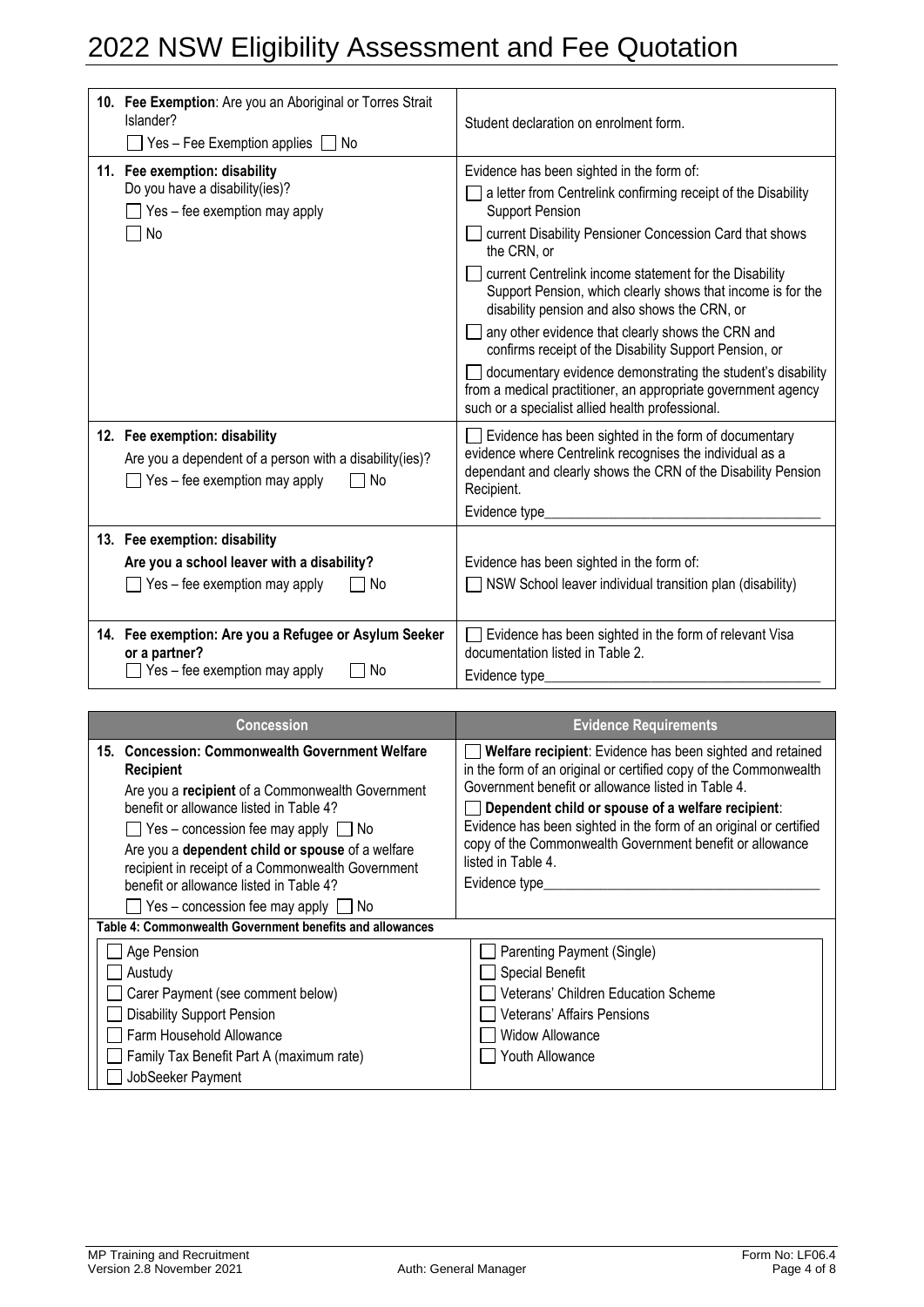| <b>Fee Free Scholarship</b>                                                                                                                                                                                                                                                                                                                                                                                                                                                                                                                                                                                                                                                                                                                                                                                         | <b>Evidence Requirements</b>                                                                                                                                                                                                                                                                                                                                                                                                                                                                                                                                                                                                                                                                                                                                                                                                                                                                                        |
|---------------------------------------------------------------------------------------------------------------------------------------------------------------------------------------------------------------------------------------------------------------------------------------------------------------------------------------------------------------------------------------------------------------------------------------------------------------------------------------------------------------------------------------------------------------------------------------------------------------------------------------------------------------------------------------------------------------------------------------------------------------------------------------------------------------------|---------------------------------------------------------------------------------------------------------------------------------------------------------------------------------------------------------------------------------------------------------------------------------------------------------------------------------------------------------------------------------------------------------------------------------------------------------------------------------------------------------------------------------------------------------------------------------------------------------------------------------------------------------------------------------------------------------------------------------------------------------------------------------------------------------------------------------------------------------------------------------------------------------------------|
| 16. Fee Free Scholarship: Social housing status<br>Do you live in NSW social housing?<br>□ Yes - Specify social housing type below<br>No<br>For the purpose of Smart and Skilled, social housing is<br>defined as:<br>public housing owned and managed by the NSW<br>Government or managed by a community housing<br>provider<br>community housing owned and/or managed by<br>community housing providers<br>Aboriginal housing owned and/or managed by the<br>Aboriginal Housing Office (AHO) and Aboriginal<br>Community Housing Providers.<br>clients receiving crisis accommodation/supported<br>accommodation (Specialist Homelessness Services)<br>clients receiving private rental assistance funded by<br>Family and Community Services (for example: private<br>rental subsidy, rental bond loans, tenancy | Learner declaration on enrolment form.                                                                                                                                                                                                                                                                                                                                                                                                                                                                                                                                                                                                                                                                                                                                                                                                                                                                              |
| guarantees)<br>17. Fee Free Scholarship: Out-of-Home-Care<br>Do you currently, or have you lived in an Out-of-Home-<br>Care?<br>$\Box$ Yes<br>$\Box$ No<br>For the purpose of Smart and Skilled, out-of-home-care<br>refers to children or young people who are cared for by a<br>person other than their parent, in a place that is not their<br>usual home.                                                                                                                                                                                                                                                                                                                                                                                                                                                       | For students currently in out-of-home care evidence which<br>may be requested includes:<br>the Children's Court Care Order, or<br>$\overline{\phantom{0}}$<br>the 'Confirmation of Placement' letter, or<br>$\overline{\phantom{0}}$<br>a letter from Family and Community Services or the Out-<br>of-Home Care Designated Agency verifying that the<br>student is in statutory or supported care, or any other<br>evidence which clearly shows that the student is in out-of-<br>home care.<br>For students previously in out-of-home care:<br>the expired Children's Court Care Order, or<br>$\overline{\phantom{0}}$<br>the 'leaving care' letter, or<br>$\overline{\phantom{0}}$<br>A letter from Family and Community Services verifying<br>the student was previously in statutory or supported care,<br>or<br>Any other evidence which clearly shows that the student<br>was previously in out-of-home care. |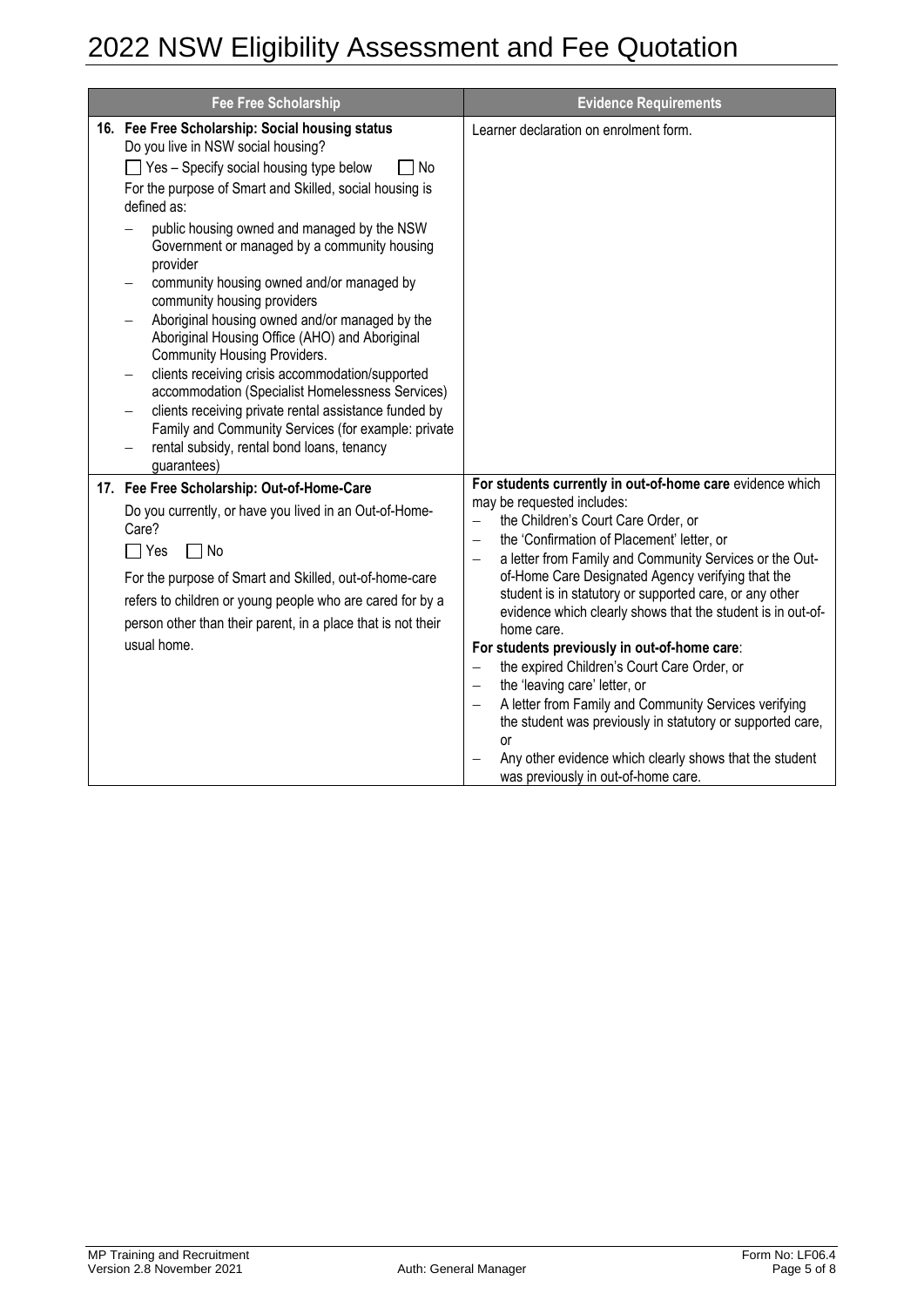| <b>Fee Free Scholarship</b>                                                                                                                                                                                                                                                                                                                                                                                                                                                                                                                                                                                                                                                                           | <b>Evidence Requirements</b>                                                                                                                                                                                                                                                                                                                                                                                                                                                                  |
|-------------------------------------------------------------------------------------------------------------------------------------------------------------------------------------------------------------------------------------------------------------------------------------------------------------------------------------------------------------------------------------------------------------------------------------------------------------------------------------------------------------------------------------------------------------------------------------------------------------------------------------------------------------------------------------------------------|-----------------------------------------------------------------------------------------------------------------------------------------------------------------------------------------------------------------------------------------------------------------------------------------------------------------------------------------------------------------------------------------------------------------------------------------------------------------------------------------------|
| 18. Fee Free Scholarship: Domestic and Family Violence<br>eligibility<br>People who have experienced or are experiencing domestic<br>and family violence or their dependants may be eligible for a<br>Smart and Skilled Fee Free Scholarship.<br>Have you or your dependants experienced or are experiencing<br>domestic family violence?<br>$\Box$ No<br>Yes                                                                                                                                                                                                                                                                                                                                         | Evidence has been sighted in the form of a letter of<br>recommendation from a domestic and family violence service,<br>refuge or other support agency such as, but not limited to:<br>Legal Aid NSW through their Women's<br>$\bullet$<br>Domestic Violence Court Advocacy Services<br>$\bullet$<br>Organisations who provide Integrated<br>$\bullet$<br>Domestic Family Violence Services<br>$\bullet$<br>Organisations who provide Staying Home, Leaving<br>$\bullet$<br>Violence services. |
| 19. Fee-Free Scholarship - Smart and Skilled<br>Based upon questions 16, 17 and 18, has learner<br>eligibility been identified for a Smart and Skilled Fee-Free<br>Scholarship?<br>Yes - eligibility for a fee-free scholarship may apply<br>No - move to question 20<br>and<br>Is the qualification up to and including Certificate IV?<br>$\overline{\phantom{0}}$<br>Yes - eligibility for a fee-free scholarship may apply<br>No - move to question 20<br>and<br>Is the prospective learner aged between 15 and 30<br>-<br>(inclusive) at the start date for training and eligible for a<br>concession fee?<br>Yes - eligibility for a fee-free scholarship may apply<br>No - move to question 20 |                                                                                                                                                                                                                                                                                                                                                                                                                                                                                               |

| <b>Needs loading</b>                                                            | <b>Evidence Requirements</b>                                                                     |
|---------------------------------------------------------------------------------|--------------------------------------------------------------------------------------------------|
| - 20.<br>Long term unemployed – have you been unemployed<br>for over 12 months? | Evidence has been sighted in the form of a letter from an<br><b>Employment Service Provider.</b> |
| <b>Yes</b><br>l No                                                              |                                                                                                  |

|     |                                                                                                                   |     |                                                         | <b>Job Trainer</b>                                                                                                     |                 |  |  |  |
|-----|-------------------------------------------------------------------------------------------------------------------|-----|---------------------------------------------------------|------------------------------------------------------------------------------------------------------------------------|-----------------|--|--|--|
| 21. |                                                                                                                   |     |                                                         | Are you seeking to enrol in a course under the JobTrainer initiative? Note: You can only enrol in one course           |                 |  |  |  |
|     | under the                                                                                                         |     | JobTrainer initiative                                   |                                                                                                                        |                 |  |  |  |
|     | YES.                                                                                                              | NO. | (circle answer)                                         | (If 'NO', proceed to Privacy Statement & Student Declaration)                                                          |                 |  |  |  |
|     |                                                                                                                   |     |                                                         |                                                                                                                        |                 |  |  |  |
| 22. |                                                                                                                   |     |                                                         | If you answered 'YES' to Q20, have you previously started a course under the JobTrainer initiative?                    |                 |  |  |  |
|     | <b>YES</b>                                                                                                        | NO. | (circle answer)                                         | (If 'NO', proceed to Q23)                                                                                              |                 |  |  |  |
| 23. |                                                                                                                   |     | If you answered 'YES' to Q22, are you applyin           |                                                                                                                        |                 |  |  |  |
|     |                                                                                                                   |     |                                                         | g to recommence in the same course that you already started under the JobTrainer initiative?                           |                 |  |  |  |
|     | <b>YFS</b>                                                                                                        | NO. | (circle answer)                                         | (Proceed to Privacy Statement & Student Declaration)                                                                   |                 |  |  |  |
| 24. | Are you 16 to 24 years old?                                                                                       |     |                                                         |                                                                                                                        |                 |  |  |  |
|     | YES                                                                                                               | NO. | (circle answer)                                         | (If 'YES', proceed to Privacy Statement & Student Declaration)                                                         |                 |  |  |  |
| 24  | Are you a job seeker?                                                                                             |     |                                                         |                                                                                                                        |                 |  |  |  |
|     | YFS.                                                                                                              | NO. | (circle answer)                                         | (If 'NO', proceed to Privacy Statement & Student Declaration)                                                          |                 |  |  |  |
| 25. |                                                                                                                   |     |                                                         | If you answered 'YES' to Q24, tick any of these boxes if they apply to you:                                            |                 |  |  |  |
|     |                                                                                                                   |     |                                                         | □ I have a current and valid Health Care Card, Pensioner Concession Card or Veteran's Gold Card                        |                 |  |  |  |
|     |                                                                                                                   |     |                                                         | $\Box$ I have a letter from my employer or a company receiver on company letterhead that says I have been, or will be, |                 |  |  |  |
|     | made redundant or retrenched                                                                                      |     |                                                         |                                                                                                                        |                 |  |  |  |
|     |                                                                                                                   |     | $\Box$ I have a separation certificate from my employer |                                                                                                                        |                 |  |  |  |
|     |                                                                                                                   |     | (If you ticked a box, proceed to Learner Declaration)   |                                                                                                                        |                 |  |  |  |
|     |                                                                                                                   |     |                                                         |                                                                                                                        |                 |  |  |  |
| 26. | If you did not tick any of the boxes in Q25, you can make a declaration that you are a job seeker by ticking this |     |                                                         |                                                                                                                        |                 |  |  |  |
|     | box and signing this form.                                                                                        |     |                                                         |                                                                                                                        |                 |  |  |  |
|     | $\Box$ I declare that I am currently unemployed.                                                                  |     |                                                         |                                                                                                                        |                 |  |  |  |
|     | MP Training and Recruitment                                                                                       |     |                                                         |                                                                                                                        | Form No: LF06.4 |  |  |  |
|     | Version 2.8 November 2021                                                                                         |     |                                                         | Auth: General Manager                                                                                                  | Page 6 of 8     |  |  |  |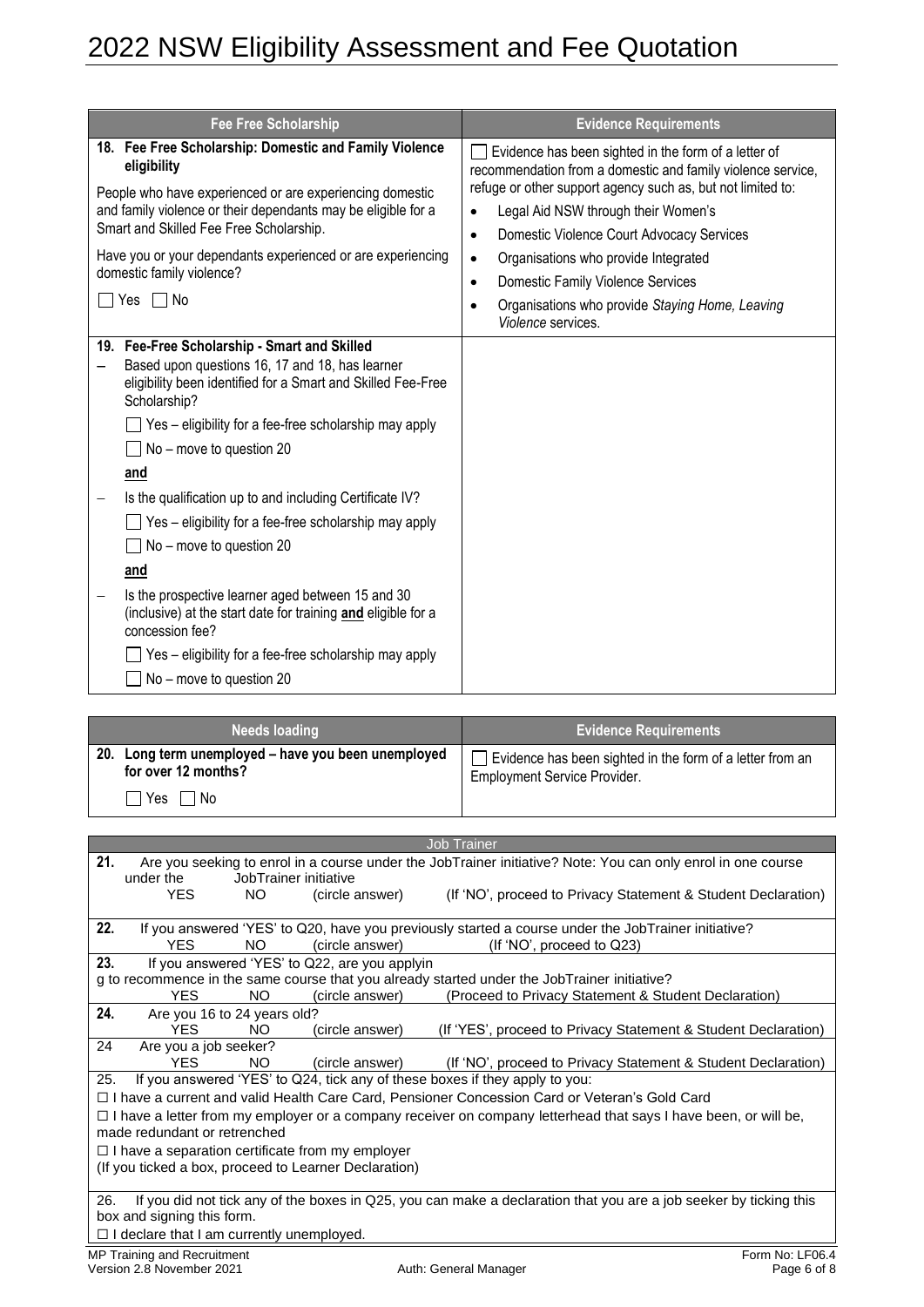| Proposed Quotation: Subject to confirmation of evidence                                          |           |                                                                                                             |        |                       |       |               |  |
|--------------------------------------------------------------------------------------------------|-----------|-------------------------------------------------------------------------------------------------------------|--------|-----------------------|-------|---------------|--|
| Planned start date                                                                               |           |                                                                                                             |        |                       |       |               |  |
| Planned end date                                                                                 |           |                                                                                                             |        |                       |       |               |  |
| Delivery mode                                                                                    | Classroom | Mixed mode<br>Work based                                                                                    |        | Online/correspondence |       |               |  |
| Training location                                                                                | Suburb    | Postcode                                                                                                    | Region |                       |       |               |  |
|                                                                                                  |           | Do you have any Credit Transfers? If yes, evidence must be provided before the enrolment fee can be quoted. |        |                       | Yes   | No<br>$\perp$ |  |
| Is recognition of prior learning applicable?                                                     |           |                                                                                                             |        |                       | ∣∣Yes | $\Box$ No     |  |
| <b>Fee Quotation</b>                                                                             |           | <b>First Qualification Fee</b>                                                                              | \$     |                       |       |               |  |
| Based on the information and evidence provided,<br>the learner's eligible for the following fee: |           | Second or Further Qualification Fee                                                                         | \$     |                       |       |               |  |
| Refer to 2017 NSW Fees Schedule                                                                  |           | Apprenticeship or Traineeship Fee                                                                           | \$     |                       |       |               |  |
| Note: Credit Transfers may reduce the quoted fee                                                 |           | <b>Concession Fee</b>                                                                                       |        | \$                    |       |               |  |
|                                                                                                  |           | <b>Exemption Fee</b>                                                                                        |        | \$                    |       |               |  |
|                                                                                                  |           | Fee-Free Scholarship                                                                                        |        | \$                    |       |               |  |
| <b>Privacy Statement &amp; Student Declaration</b>                                               |           |                                                                                                             |        |                       |       |               |  |

Under the Data Provision Requirements 2012, MP Training and Recruitment is required to collect personal information about you and to disclose that personal information to the National Centre for Vocational Education Research Ltd (NCVER).

Your personal information (including the personal information contained on this enrolment form and your training activity data) may be used or disclosed by MP Training and Recruitment for statistical, regulatory and research purposes. MP Training and Recruitment may disclose your personal information for these purposes to third parties, including:

- School if you are a secondary student undertaking VET, including a school-based apprenticeship or traineeship;
- Employer if you are enrolled in training paid by your employer;
- Commonwealth and State or Territory government departments and authorised agencies;
- NCVER;
- Organisations conducting student surveys; and
- Researchers.

Personal information disclosed to NCVER may be used or disclosed for the following purposes:

- Issuing a VET Statement of Attainment or VET Qualification, and populating Authenticated VET Transcripts;
- facilitating statistics and research relating to education, including surveys;
- understanding how the VET market operates, for policy, workforce planning and consumer information; and
- administering VET, including program administration, regulation, monitoring and evaluation.

You may receive an NCVER student survey which may be administered by an NCVER employee, agent or third party contractor. You may opt out of the survey at the time of being contacted.

NCVER will collect, hold, use and disclose your personal information in accordance with the Privacy Act 1988 (Cth), the VET Data Policy and all NCVER policies and protocols (including those published on NCVER's website at www.ncver.edu.au).